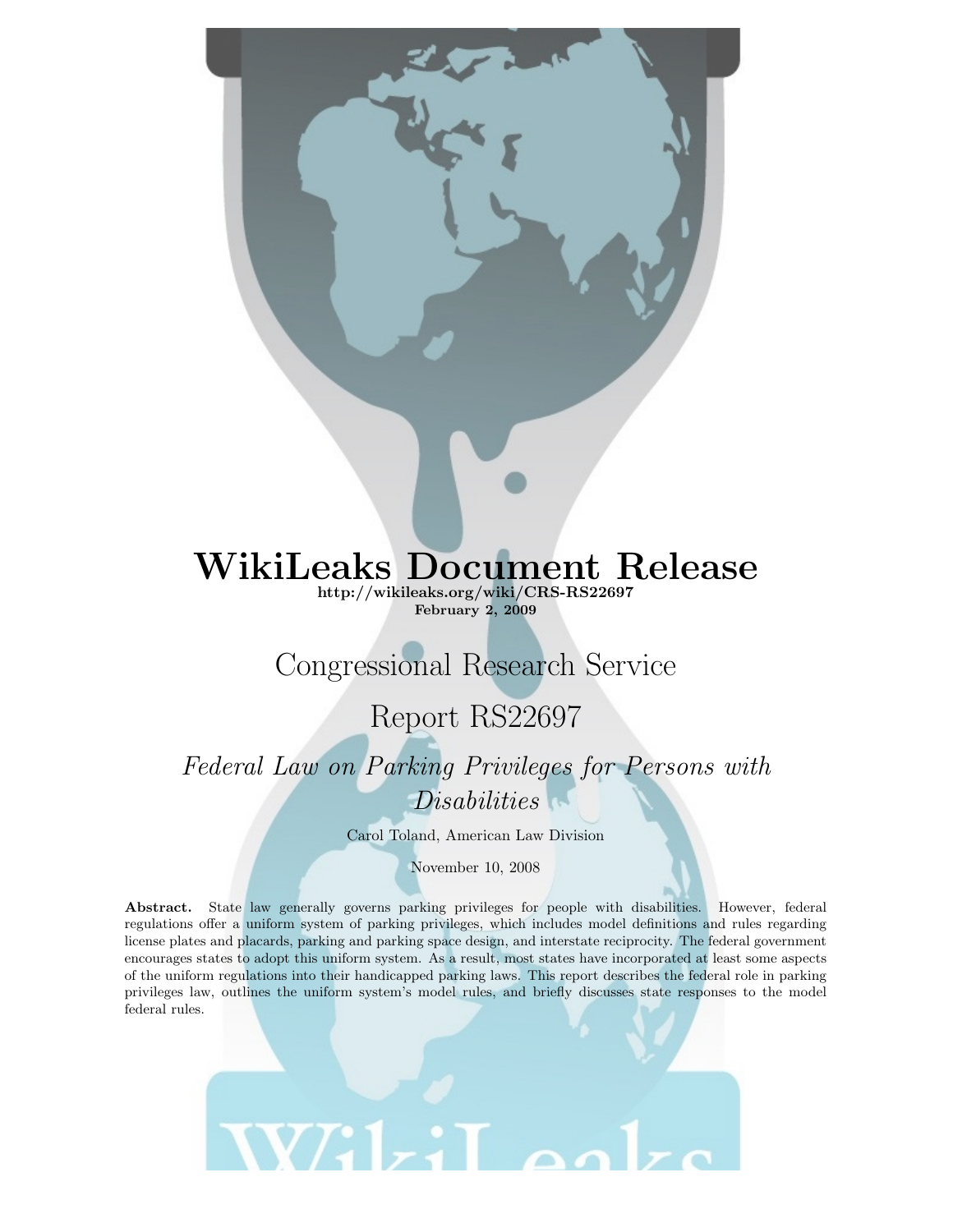

## **Federal Law on Parking Privileges for Persons with Disabilities**

Carol Toland Legislative Attorney American Law Division

### **Summary**

State law generally governs parking privileges for people with disabilities. However, federal regulations offer a uniform system of parking privileges, which includes model definitions and rules regarding license plates and placards, parking and parking space design, and interstate reciprocity. The federal government encourages states to adopt this uniform system. As a result, most states have incorporated at least some aspects of the uniform regulations into their handicapped parking laws. This report describes the federal role in parking privileges law, outlines the uniform system's model rules, and briefly discusses state responses to the model federal rules.<sup>1</sup>

### **Federal Role**

Parking privileges for individuals with disabilities is distinct from the subject of physical accessibility of parking spaces or structures. The federal role in ensuring physical parking space accessibility is significant: under the Americans with Disabilities Act  $(ADA)$ , a broad nondiscrimination statute,<sup>2</sup> government entities, private businesses, and others<sup>3</sup> must adhere to the ADA Standards for Accessible Design when re-striping existing or building new parking lots.<sup>4</sup> The ADA standards mandate specific percentages of van-accessible parking spaces per parking facility and require accessible aisles between certain spaces.<sup>5</sup> However, the ADA Standards for Accessible Design do not require governments or other entities to reserve accessible parking spaces or issue special license plates or placards for individuals with disabilities; nor does any other ADA regulation

<sup>&</sup>lt;sup>1</sup> This report originally was prepared by Anna Henning, Law Clerk, American Law Division.

<sup>2</sup> 42 U.S.C. §§ 12101 *et. seq.* For a discussion of the ADA, see CRS Report 98-921, *The Americans with Disabilities Act: Statutory Language and Recent Issues*, by Nancy Lee Jones.

 $^3$  This requirement applies to public entities and all places of "public accommodation" as defined under the ADA. *See* 42 U.S.C. § 12181.

<sup>4</sup> 28 C.F.R. § 36, app. A (2008).

<sup>5</sup> *Id.*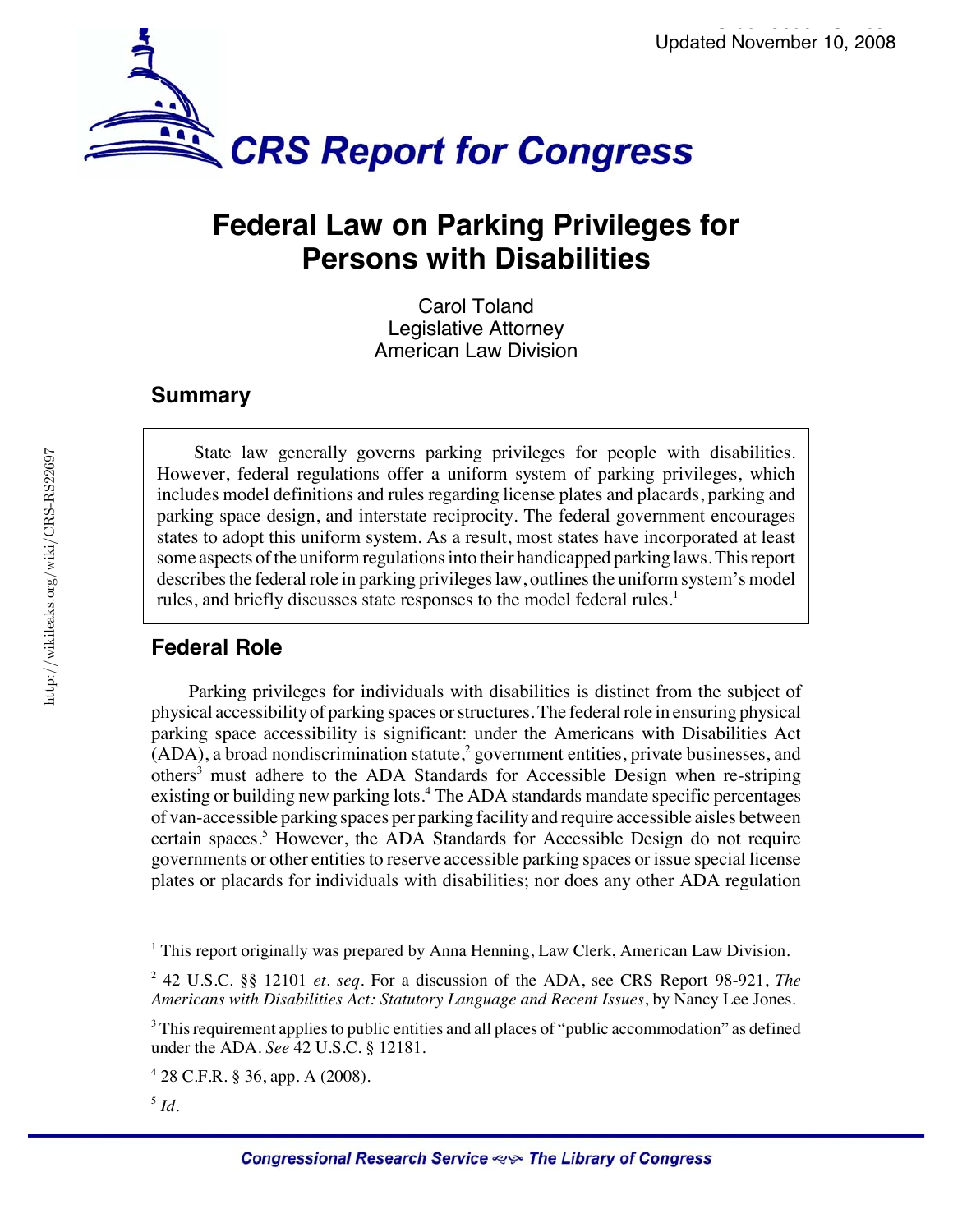mandate the provision of such parking privileges. Therefore, any federal action on parking privileges occurs separately from federal rules on physical parking space accessibility.

Congress first considered federal action on parking privileges for individuals with disabilities in the mid-1980s in response to complaints that some states did not honor parking placards for individuals with disabilities from other states. The first bills introduced during that period would have created federal guidelines and authorized penalties for states that failed to comply with those guidelines. Specifically, the initial bills proposed federal sanctions in the form of reduced highway apportionments for states that failed to recognize parking placards issued by other states or failed to implement federal rules.<sup>6</sup> However, those early proposals were not reported out of their respective committees.

Since that time, the federal government has created guidelines for parking privileges. In 1988, Congress enacted legislation requiring the Department of Transportation to create a "uniform system" of parking privileges for people with disabilities.<sup>7</sup> Accordingly, the Department of Transportation promulgated the "Uniform System for Parking for Persons with Disabilities."<sup>8</sup>

However, Congress has never required states to comply with the Uniform System, nor has it authorized penalties for non-complying states.<sup>9</sup> Rather, the enacted law and resulting federal guidelines are merely hortatory.<sup>10</sup> The legislation required the department to "encourage adoption of such system by all the states,"<sup>11</sup> but it did not require states to adopt the federal guidelines. Thus, although the federal government has a strong advisory role, states have the ultimate responsibility for the development of parking privileges.

#### **The Uniform System**

The stated purpose of the Department of Transportation's Uniform System for Parking for Persons with Disabilities is to provide "guidelines to States for the

8 23 C.F.R. § 1235.1 (2008).

<sup>9</sup> At least one later bill proposed legislation that would require states to adopt the federal guidelines. *See* H.R. 2542, 102nd Cong. (1991). However, as amended and adopted, the legislation merely required a study on states' progress in voluntarily adopting the federal guidelines. *See* Intermodal Surface Transportation Efficiency Act of 1991, P.L. 102-240, 105 Stat. 2032 (codified as a note at 23 U.S.C. § 402).

 $10<sup>10</sup>$  At least one federal court has addressed the issue of whether Congress intended the Uniform System to be merely hortatory. McGarry v. Mo. Dept. of Rev., 7 F.Supp.2d 1022, 1026 (W.D. Mo. 1998). That court held that in contrast to the ADA, the Uniform System is a voluntary program that states can choose to adopt. *Id.*

 $11$  23 U.S.C. § 402 (2008).

<sup>&</sup>lt;sup>6</sup> See H.R. 1702, 98<sup>th</sup> Cong. (1983); *see also* Handicapped Parking Act, H.R. 3889, 99<sup>th</sup> Cong. (1985) and Handicapped Parking Act, S. 1936, 99<sup>th</sup> Cong. (1985).

<sup>7</sup> P.L. 100-641, § 3, Nov. 9, 1988, 102 Stat. 3335 (codified as a note at 23 U.S.C. § 402). When introducing the legislation that created the Uniform System, Senator Durenburger stressed "the problems faced by disabled drivers because of State-by-State differences in handicapped parking policies." 134 Cong. Rec. S32031 (daily ed. Oct. 20, 1988) (statement of Sen. Durenberger).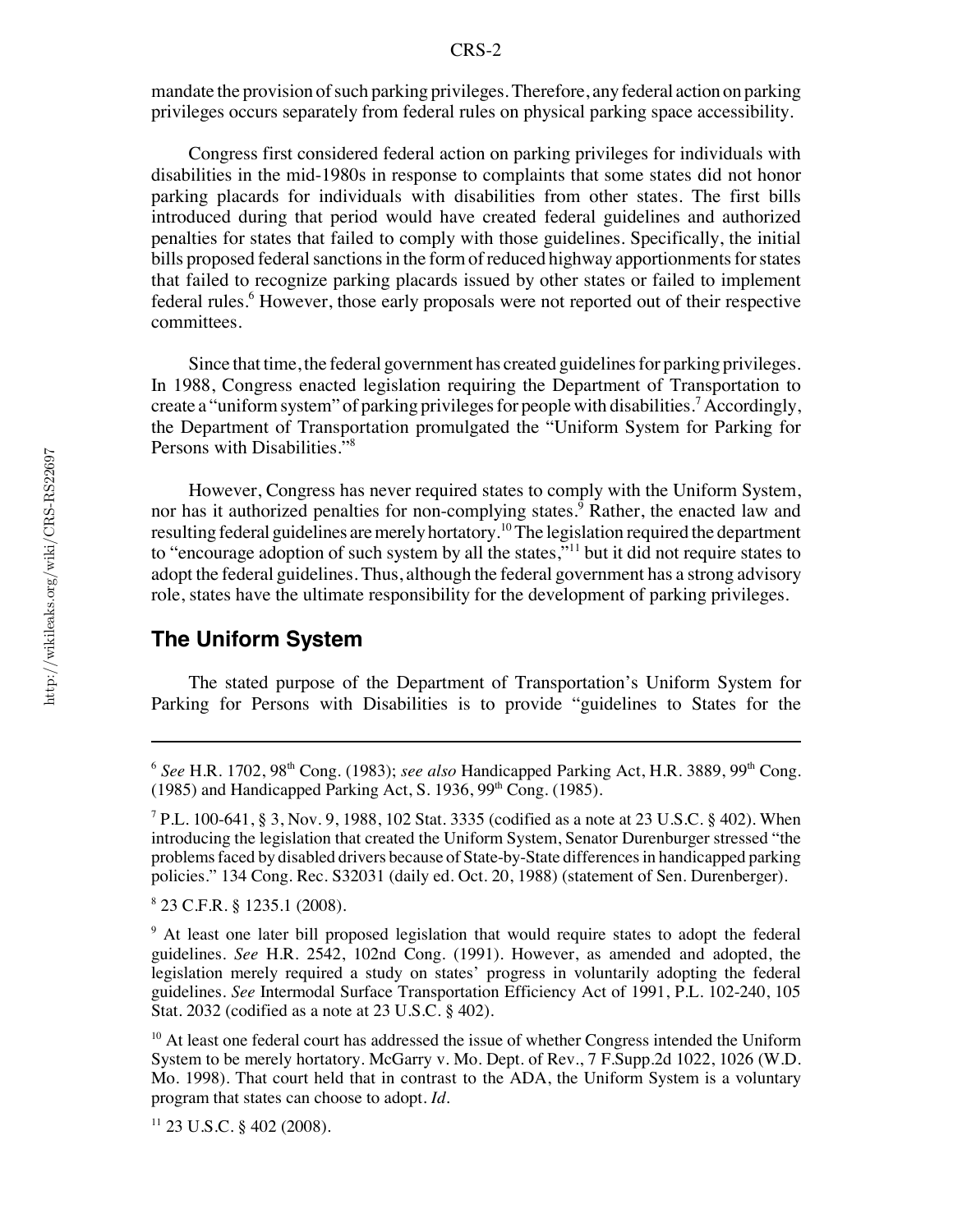establishment of a uniform system."12 Thus, the Uniform System provides model definitions and rules regarding eligibility, application procedures, and issuance of special license plates and placards. It also contains information to aid states in developing reciprocal systems of parking privileges, including sample placards and a model rule regarding reciprocity.

The Uniform System is brief. It does not contain model rules regarding enforcement, nor does it provide model rules specifying lengths of time after which special plates or placards must be renewed or addressing whether eligible individuals must be primary users of vehicles with special license plates. Instead, it contains basic definitions and samples that the department encourages states to utilize as part of their own, more detailed, parking privilege systems.

**Eligibility.** One key provision in the Uniform System is the model definition of eligible individuals. Unlike the ADA, which protects every individual with a "disability,"<sup>13</sup> the Uniform System extends parking privileges only to "persons with disabilities which impair or limit the ability to walk."<sup>14</sup> This definition includes people who (1) "cannot walk 200 feet without stopping to rest"; (2) cannot walk without the aid of another person or certain assistive devices; (3) have respiratory volumes of less than a certain amount due to lung disease; (4) "use portable oxygen"; (5) have cardiac conditions of a specified severity; or (6) "are severely limited in their ability to walk by a arthritic, neurological, or orthopedic condition."15 Under the Uniform System, individuals' fit within any of these categories must be "determined by a licensed physician."<sup>16</sup>

**Application Process.** If an individual qualifies as a person with a disability which impairs or limits his or her ability to walk, then under the Uniform System's model rules, he or she may submit an application for special license plates<sup>17</sup> or a windshield placard, which entitle the individual to park in specially reserved parking spaces.18 A certification from a licensed physician must accompany an initial application for such

 $14$  23 C.F.R. § 1235 (2008). Note that some courts interpreting state statutes which incorporate the Uniform System definition of a person with a disability which impairs or limits the ability to walk have held that this Uniform System definition is no broader than the ADA definition of "disability"; i.e., some courts have held that the Uniform System definition does not apply to individuals who would not otherwise be covered under the ADA. *See, e.g.*, Duprey v. Conn. Dept. of Motor Vehicles, 191 F.R.D. 329, 335-36 (D. Conn. 2000).

15 23 C.F.R. § 1235.2(b) (2008).

<sup>16</sup> *Id.*

<sup>17</sup> The Uniform System defines "special license plate" as "a license plate that displays the International Symbol of Access (1) in a color that contrasts to the background, and (2) in the same size as the letters and/or numbers on the plate." 23 C.F.R. § 1235.2(c) (2008).

18 23 C.F.R. § 1235.3(a) (2008); 23 C.F.R. § 1235.4(a) (2008); 23 C.F.R. § 1235.5(a) (2008).

<sup>12 23</sup> C.F.R. § 1235.1 (2008).

<sup>&</sup>lt;sup>13</sup> The ADA definition of "disability" is codified at 42 U.S.C. § 12102, as amended by P.L. 110-325, § 4. For information about the ADA definition, see CRS Report RL34691, *The ADA Amendments Act: P.L. 110-325*, by Nancy Lee Jones.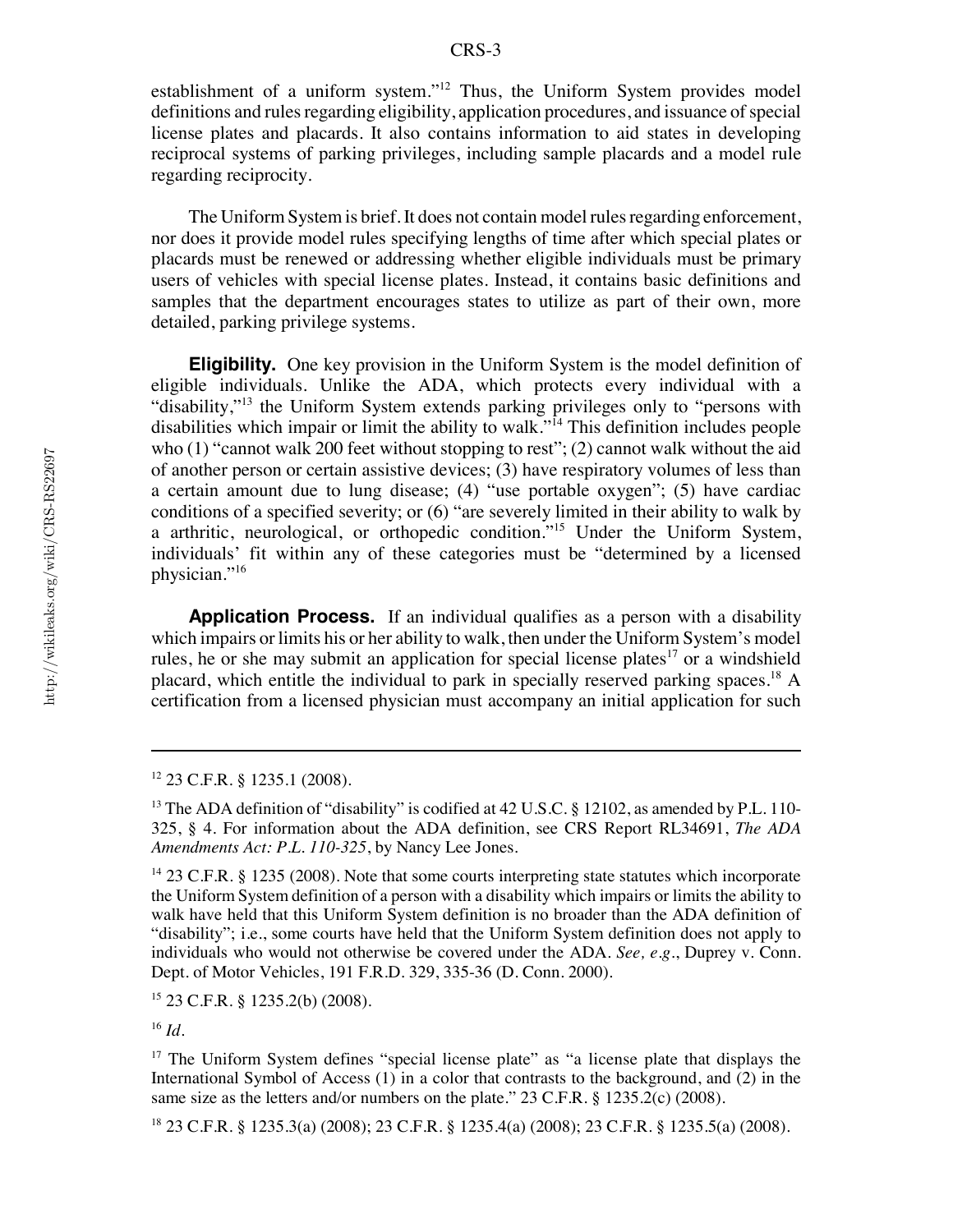plates and placards.19 Under the Uniform System guidelines, states may not charge a higher fee for special license plates than they charge for regular license plates.<sup>20</sup>

**Placards.** Together with special license plates, placards "shall be the only recognized means of identifying vehicles permitted to utilize parking spaces reserved for persons with disabilities which limit or impair the ability to walk" under the Uniform System.<sup>21</sup> The system delineates two types of windshield placards: removable windshield placards and temporary removable windshield placards. Removable windshield placards are appropriate for individuals who will qualify as persons with disabilities which impair or limit the ability to walk permanently or for at least six months. Temporary removable windshield placards are most appropriate for individuals who will have such an impairment or limitation for less than six months. $22$ 

The Uniform System provides samples of each type of windshield placard.<sup>23</sup> The sample placards display the "international symbol of access," which was adopted by the disability rights organization Rehabilitation International in  $1969.^{24}$  The symbol is a commonly recognized image of wheelchair and is best known as a white chair on blue background. The samples also include spaces in which to display names of issuing authorities and expiration dates for the placards.25

**Reciprocity.** In addition to sample placards, which aid efforts for reciprocity among states indirectly by providing a commonly recognized symbol, the Uniform System includes a model rule that directly addresses reciprocity. It provides that states "shall recognize removable windshield placards, temporary removable windshield placards and special license plates which have been issued by issuing authorities of other States."<sup>26</sup>

### **State Responses**

All states have laws governing parking privileges for individuals with disabilities, and nearly all states have adopted at least some portion of the Department of Transportation's Uniform System. Most states extend privileges to visitors with placards

20 23 C.F.R. § 1235.3(c) (2008). Several federal circuit courts have considered the constitutionality of a federal ban on state fees for parking placards, specifically in the context of an ADA regulation prohibiting states from charging fees to cover the cost of accessibility programs. The circuits have reached different conclusions. *Compare* Brown v. North Carolina Div. of Motor Vehicles, 166 F.3d 698, 709-10 (4th Cir. 1999) (upholding the ban) *with* Neinast v. Texas, 217 F.3d 275, 282 (5th Cir. 2000) (holding that the ban "exceeds the scope of Congress' power to abrogate the states' immunity.")

21 23 C.F.R. § 1235.6 (2008).

<sup>22</sup> 23 C.F.R. § 1235.5(b) (2008) (requiring physicians' certifications to specify the period of time the individuals will have such an impairment or limitation, "not to exceed six months.").

<sup>23</sup> *See* 23 C.F.R. § 1235 (2008) at app. A and app. B.

<sup>19 23</sup> C.F.R. § 1235.3(a) (2008); 23 C.F.R. § 1235.4(b) (2008); 23 C.F.R. § 1235.5(b) (2008).

 $24$  23 C.F.R. § 1235.2(a) (2008).

 $25$  23 C.F.R. § 1235 (2008) at app. A and app. B.

<sup>26 23</sup> C.F.R. § 1235.8 (2008).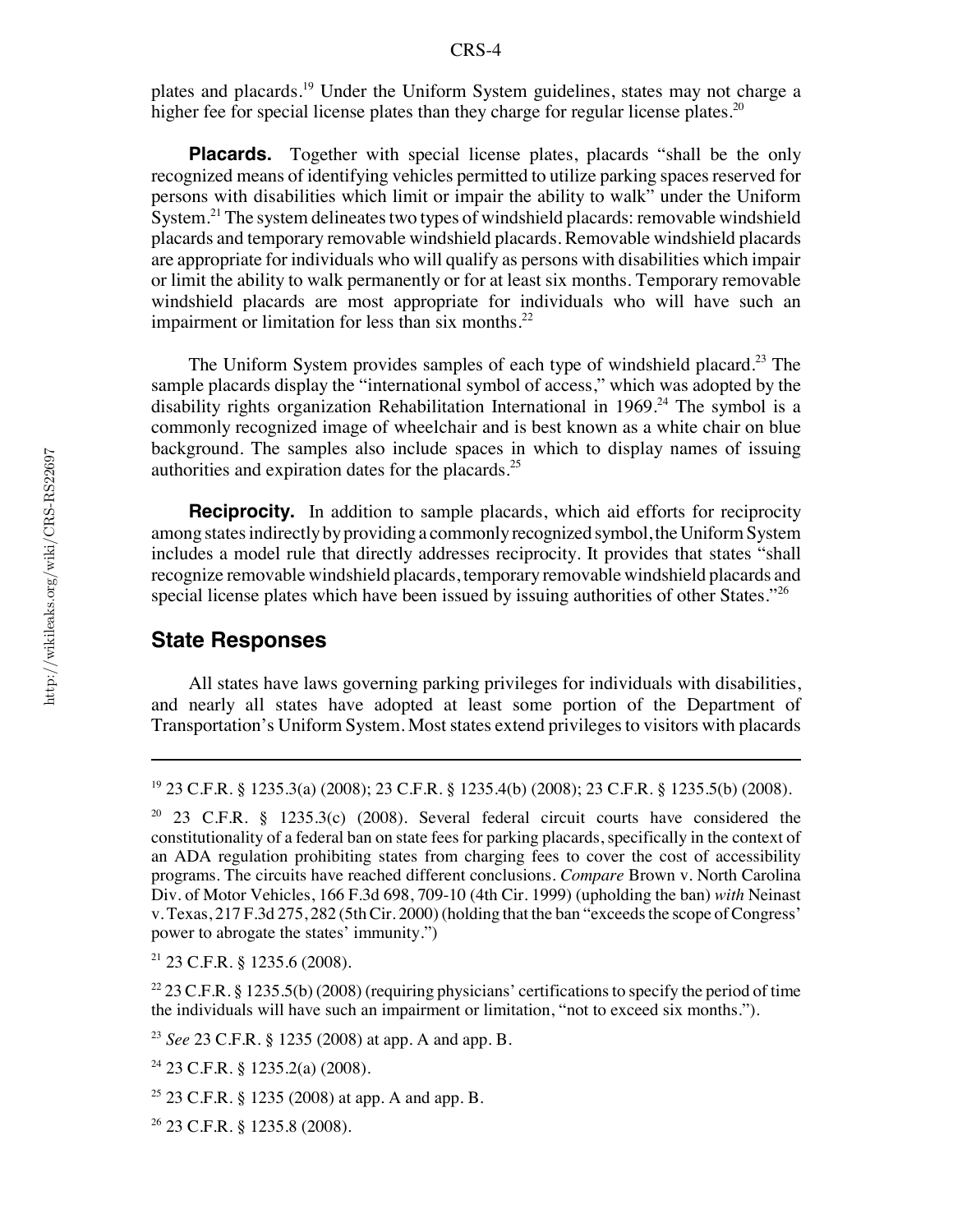issued by other states. Also, most states issue placards closely resembling the Uniform System's sample placard.<sup>27</sup> However, other aspects of the state systems vary greatly.

**Eligibility.** Regarding eligibility, some states have incorporated the Uniform System's definition of an individual with a disability which limits or impairs the ability to walk word-for-word into their eligibility criteria.<sup>28</sup> Other states' eligibility criteria are entirely distinct from the Uniform System definition.<sup>29</sup> Between these two options, most states have incorporated the Uniform System's definition in their statutes but have modified or expanded it. For example, some states have added a category for blindness to the Uniform System definition. $30$ 

**Reciprocity.** Most states extend parking privileges to individuals with special license plates or placards issued by other states. Many states even extend privileges to people with placards issued by other countries.<sup>31</sup> The language in these reciprocity provisions differs from state to state. Some states codified most or all of the Uniform System's reciprocity provision.<sup>32</sup> Other states adopted little or no language from the Uniform System but recognize out-of-state placards nonetheless.<sup>33</sup> A few states extend conditional privileges to out-of-state visitors; for example, North Dakota extends privileges only to people from states that also extend privileges to traveling North Dakotans.<sup>34</sup>

However, even states that extend parking privileges to out-of-state visitors have rules that out-of-state visitors might not know to follow. For example, Iowa requires that placards be displayed only when individuals with disabilities are actually utilizing reserved parking spaces.<sup>35</sup>

 $27$  For more information regarding states' placard designs, see State's Listings of Disabled Placards, License Plates, ID Cards, Motorcycle Plates, [http://www.handiplate.com/primary.htm].

<sup>28</sup> *See, e.g.,* Miss. Code Ann. § 27-19-56(1) (2008) (codifying the word-for-word definition); Utah Code Ann. § 41-1a-420(2)(a)(i) (2008) (incorporating the Uniform System definition by reference).

<sup>29</sup> *See, e.g.,* Tenn. Code Ann. § 55-21-102 (2008) (defining "disabled driver" as a person who is disabled by paraplegia or amputation, disabled by virtue of having vision less than 20/200 with correcting glasses, or disabled by "other condition, certified to by a physician duly licensed to practice medicine, resulting in an equal degree of disability . . . so as not to be able to get about without great difficulty.")

<sup>30</sup> *See, e.g.*, Ohio Rev. Code Ann. § 4503.44(A)(1)(g) (2008).

<sup>31</sup> *See, e.g.*, Conn. Gen. Stat. § 14-253a(e) (2008); Nev. Rev. Stat. § 484.408(5)(d) (2008).

<sup>32</sup> *See, e.g.*, N.H. Rev. Stat. Ann. § 261.88(IX) (2008).

<sup>33</sup> *See, e.g.*, Mich. Comp. Laws § 257.675(6) (2008) (not incorporating any Uniform System language but providing that "a certificate of identification or windshield placard from another state . . . or special registration plates from another state issued for persons with disabilities is entitled to courtesy in the parking of a vehicle.")

<sup>34</sup> N.D. Cent. Code § 39-01-15(11) (2008).

<sup>35</sup> Iowa Code § 321L.2(4) (2008).